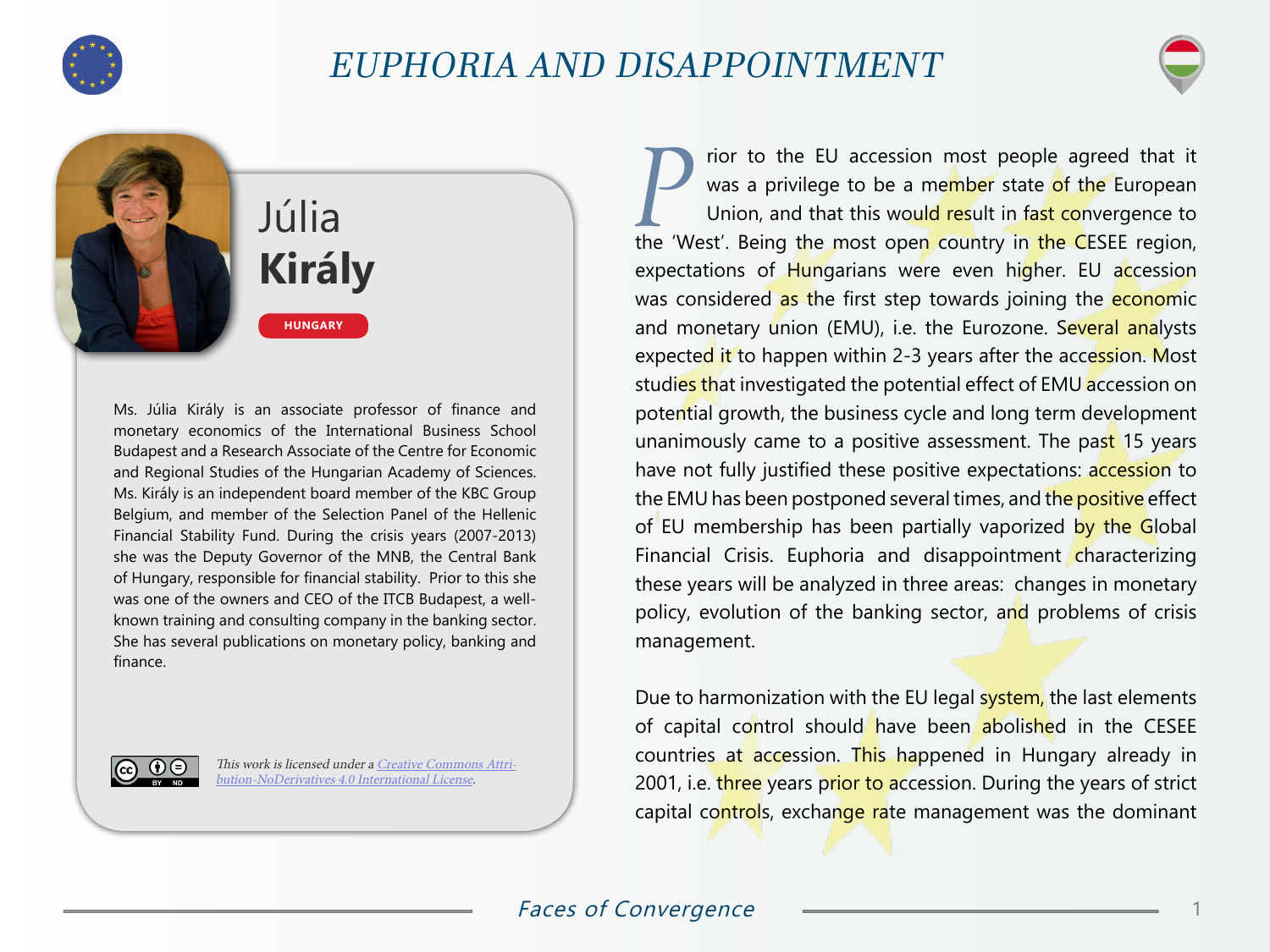

monetary policy framework in most of the CESEE countries. In Hungary, in particular, it was the rather successful crawling peg system, which had been introduced in 1995 and helped to stabilize the country at the expense of moderately high (10- 15 percent) inflation. After the abolition of capital controls, monetary authorities had to choose between a free float with an independent monetary policy or a pegged exchange rate regime without an independent monetary policy. The Czech Republic, Slovak Republic, Poland, Romania and Slovenia (as well as the late comers Serbia and Croatia) chose the first option, and introduced the step by step inflation targeting system. Other countries gave up the independent monetary policy, the three Baltic states and Bulgaria chose a currency board system (or a variation of it), while later, Bosnia and Montenegro introduced unilateral euroization.

Hungary chose a mixed solution: inflation targeting with a wide FX band, which let the HUF oscillate  $+/$ - 15 percent around the middle of the band. The immediate consequence of this distorted system was dirty floating of the exchange rate with all its negative consequences. As the exchange rate channel was the most effective channel of monetary transmission, due to the band, the efficiency of the monetary policy had been significantly reduced. This was not the only reason for the tragically unsuccessful episode of Hungarian inflation targeting.

Such a framework requires well disciplined fiscal policy. Hungary on the other hand could have been characterized by fiscal alcoholism, that is, operating at much above the 3 percent limit of government deficit. Due to dirty floating and government overspending, the central bank managed to bring down inflation to 4-5 percent, but could never keep it steadily on the target of 3 percent. Euphoria and disappointment.

The third reason for unsuccessful inflation targeting was the FX-denominated lending boom, which contributed to the overindebtedness and overspending of households. The Hungarian banking sector – like in most of the CESEE countries – had been privatized to foreign banks during the 1990s. In the first half of the 2000s the national champion, the OTP bank, dominated both retail and corporate markets, but the subsidiaries of big Austrian, Italian, German and Belgian banks firmly kept their 8-10 percent share on the corporate market, and attempted to challenge the OTP on the retail market. In 2003/2004 after long hesitation and unnecessary delay the government put an end to the overgenerous housing-subsidy system, and the mortgage interest rates immediately jumped by 400-500 basis points. The abolition of all capital control measures gave a unique opportunity to the foreign owned subsidiaries to challenge the OTP. They had easy access to the cheap FX funds of the parent bank, and could provide cheap FX denominated mortgage loans for households,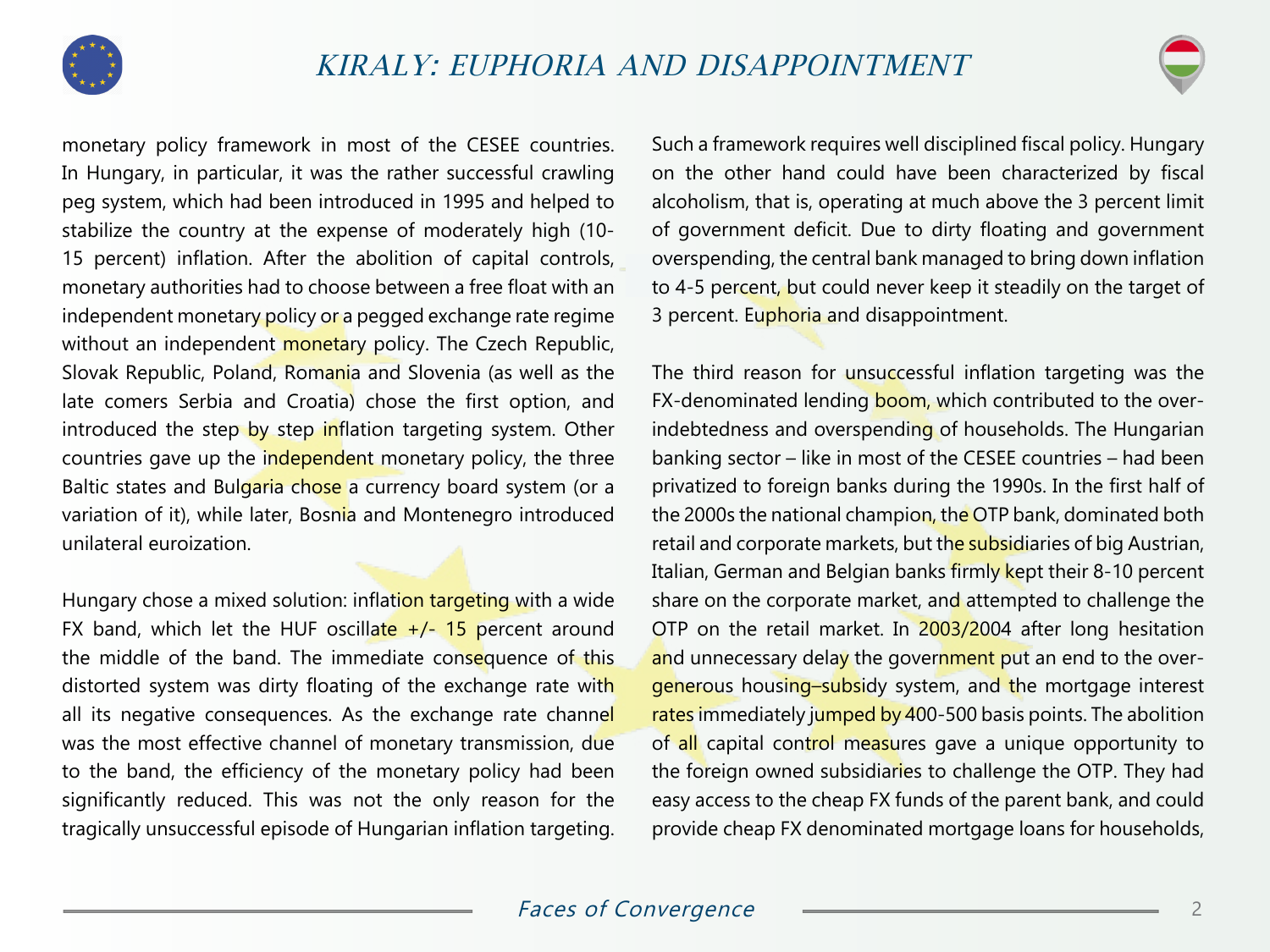

almost as cheap as the subsidized mortgages used to be. FX lending greatly accelerated, showing similar features to those of the US subprime boom: irresponsible banks advanced huge FXdenominated loans to subprime, non-creditworthy households, who had bought the dreams of their lives with this loan. Though the MNB, the Central Bank of Hungary, had sent, from time to time, serious warnings about the threat of over indebtedness of households and the potential risks of FX lending, this verbal intervention proved to be ineffective, since it lacked the necessary supervisory and regulatory measures. As, in the new Capital Requirement Directive (the European adaptation of Basel II) there was nothing about FX lending, so the regulator had no right to increase the capital requirement. Other authorities were as inactive as their counterparts in the US. In 2008 just on the eve of the Lehman-crisis the total share of FX denominated loans was more than 70 percent in the retail sector. Both the lenders and the borrowers were convinced that within a few years Hungary would be a member of the Eurozone, and the problem of FX lending would be solved. At that time nobody cared that 90 % of FX loans were denominated in CHF, in a non-EU currency. During the crisis the accumulated CHF loans became an unbearable burden for households, tens of thousands lost their homes. Financial, economic and social tragedy was the consequence of the FX lending bubble. Euphoria and disappointment.

Just on the eve of the Global Financial Crisis, central banks of the European Union signed a Memorandum of Understanding about the joint efforts to be taken during a possible crisis. It seemed that it didn't matter whether it was an "Eastern" or "Western" country, since everybody was a member of one big family, during a possible crisis as well. We were all equal. Euphoria.

On 9th of October 2008 the post-Lehman global liquidity crisis hit Hungary heavily. All the Hungarian financial markets - that of government papers, FX swaps as well as the stock exchange - all of a sudden dried up entirely. It was really the sinister sudden stop, when funding just disappeared from the system. On 10th October, the MNB applied to the European Central Bank for a EUR-HUF swap line, but was refused. Instead, the ECB offered a repo line, which meant that the MNB had access to euro liquidity at the expense of its international reserves. It was never clear why the ECB refused formal FX swap lines to CESEE countries in the first place. In private conversations, ECB officials mentioned operational risk as a key hurdle, which was in fact a politically correct way of saying that they were uncomfortable with accepting forint or zloty on their balance sheets, while Danish and Swedish korona were accepted. We are all equal, but some are more equal than others. Disappointment.